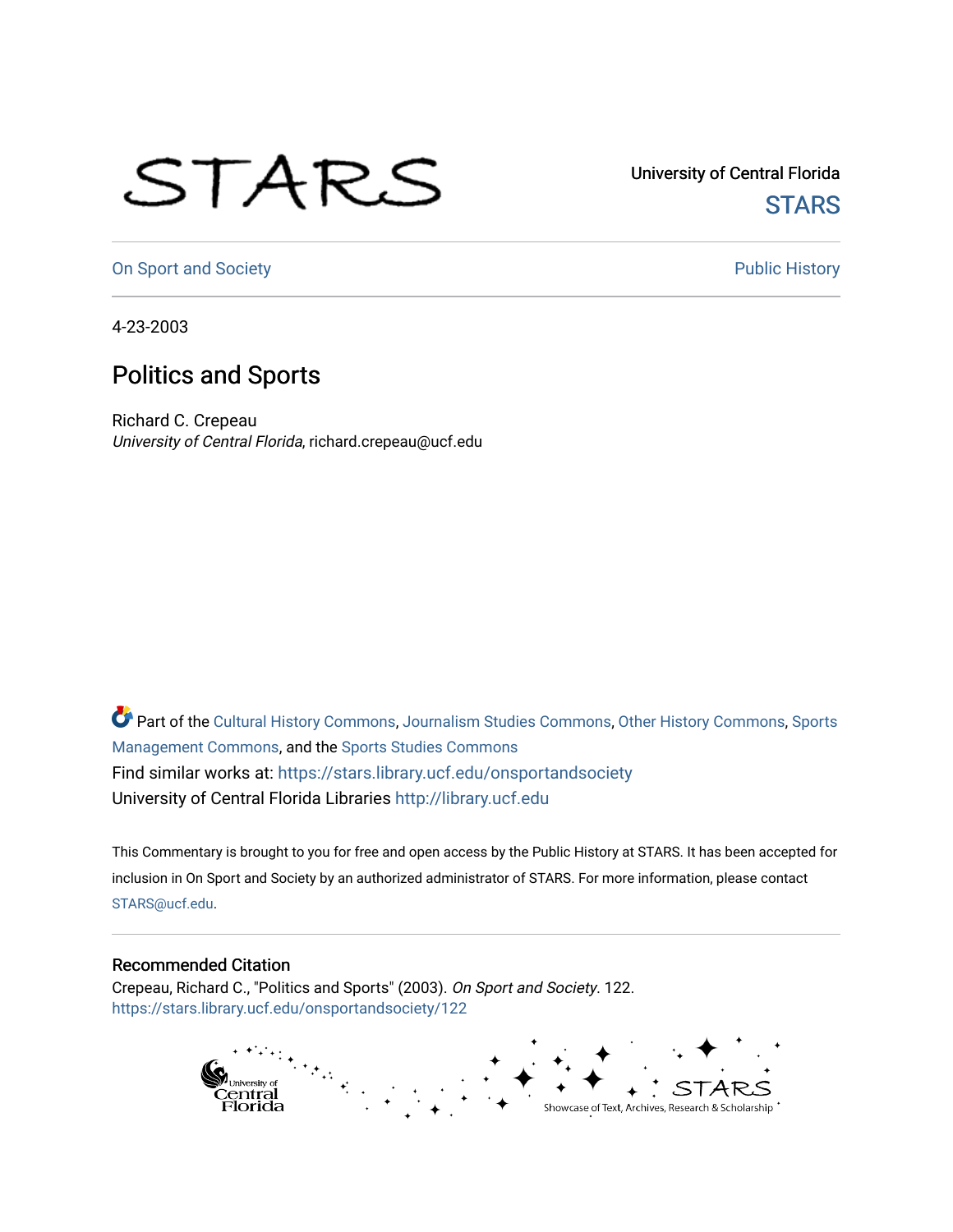## SPORT AND SOCIETY FOR H-ARETE April 23, 2003

It was a quick war and as wars go a relatively easy one for the victors. In an age of mass media, endless cable news coverage, and imbedded reporters there was a kind of faux realism to it all. In fact the two favorite words in the reporting were "surreal" and "robust."

There was a considerable amount of faux patriotism the target of which as usual was the freedom that these wars are fought to protect. Before, during, and after the fact, those who raised the voice of dissent were shouted down and their loyalty questioned from the "patriots" who clutter the electronic airwaves with their tireless jingoism.

The world of sport is not immune from these forces. On both sides of the war issue sports figures let their feelings be known, and from all directions the critics poured forth. Before the war was even underway there were protests registered during the playing of the national anthem by a female college basketball player, while a Cy Young Award Winner offered thanks to the troops before they left for the war zone.

Some argue that politics doesn't belong in sports, while others have criticized athletes over the years for not taking a political stand at a critical time in the nation's history. Beyond the war itself we have seen politics slip its way into sport at the Masters at Augusta National, and questions have been raised concerning the use of a publicly financed stadium in Arizona for an anti-abortion rally.

In the days following the attacks of 9/11 players, teams, and leagues found themselves making decisions about when to play, about the role of sport in such a national crisis, and the proper response when play did resume. In nearly every case some sort of patriotic expression was felt appropriate at sporting venues and a special role was seen for those teams in New York City.

Since 9/11 all sports teams at the college and professional level have adorned their uniforms with American flags. Is this a political statement or a simple statement of patriotism? Should individual players make decisions about wearing the flag or is that a decision for franchise executives or owners? Is this an appropriate gesture? What of those who do not care to make this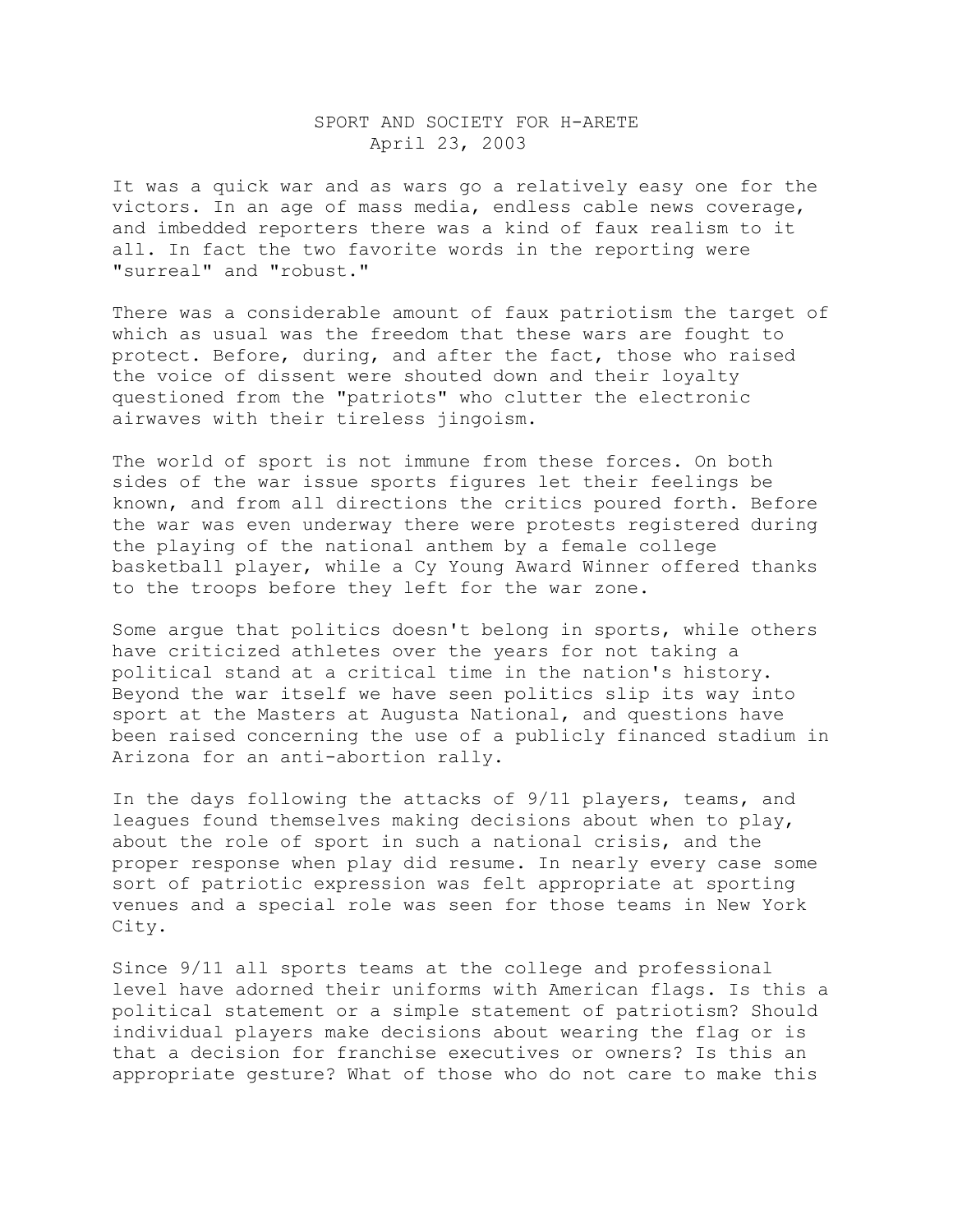gesture? Should this dissent be tolerated, welcomed, or banned? How much dissent should be allowed?

These are neither easy nor simple matters and an atmosphere of hysteria and silliness is not a good one in which to contemplate such issues.

During World War I baseball players were considered "slackers" when they continued to play baseball rather than join the war effort. Baseball management became so sensitive on this issue that they ended the 1917 season early and shortened the 1918 season in anticipation that the war would still be in progress. Baseball teams conducted on-field pre-game military drills for their players to give the illusion of support for the war, and it was during WWI that the national anthem was first played at a baseball game.

With the approach of World War II the anthem came to sports venues, first in Canada at NHL games, from there to hockey in the United States, and finally to other sports. Baseball, always going the extra mile to prove its patriotism, instituted "I Am an American Day" at the old ballpark, while the owners, worried about the security of their investments, were frantically working behind the scenes to secure a draft exemption for their players.

During the Vietnam War some athletes became extremely active in both the anti-war and pro-war movements. Owners protected their investments by getting players draft deferments or placing them in reserve units allowing them to stay stateside and continue to play the games. Campus protest attracted its share of athlete support and opposition, with football players on some campuses encouraged to assault the protesters. The most notable protest of all was made by Muhammad Ali who paid dearly with part of his career and millions of lost revenues for his stand against the war.

The end of the military draft has diminished the anxiety of sports administrators in time of war while offering owners peace of mind over their investments. The players are not going to be dragged away by the government and cause damage to teams and leagues. At the same time expressions of patriotism continue to be of importance at sporting events. The national anthem is played before every such event at every level in the United States. The waving of the flag and the "support for our boys" gestures are done quite conspicuously by a public relations conscious world of sport.